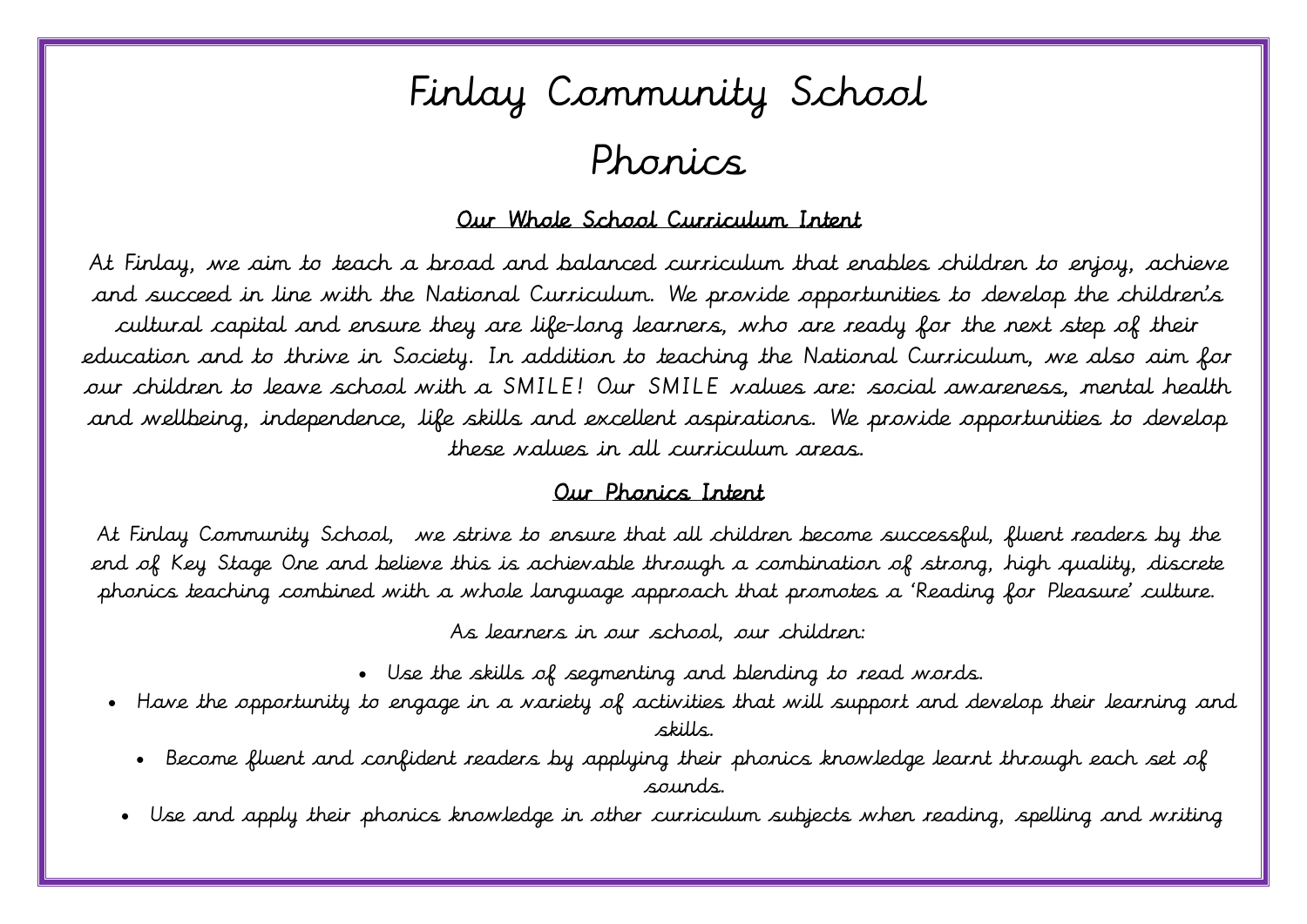

### **Whole School Curriculum Overview:**

### **Pre- school**

Children to be taught set 1 sounds, 1 sound a week.

- Recognise single sounds.
- Picture cards
	- Oral segmenting

Children to be confident in set 1 1sounds including Special friends. To continue to learn set 2 and 3 sounds.

 Be confident in segmenting and blending.



- Read and recognise red words.
- To be aware of alternative spelling patterns.
- Read non-sense words.
- Complete phonics screening check.

### **Reception**

**Phonics Overview Phonics Overview Children** to learn set 1 and special friends sounds confidently. Start learning set 2 sounds.

- Children to able to segment and blend confidently with the sounds they know.
- Learn and use Fred fingers.
- Recognise some red words.
- Begin to read none-sense words.

### **Year 2**

Children to be confident to read all of set 1, 2 and 3 sounds.

- Become confident of alternative spelling patterns,
- Be able to read with fluency,
- Read multi-syllabic words.
- Signed off the RWI programme.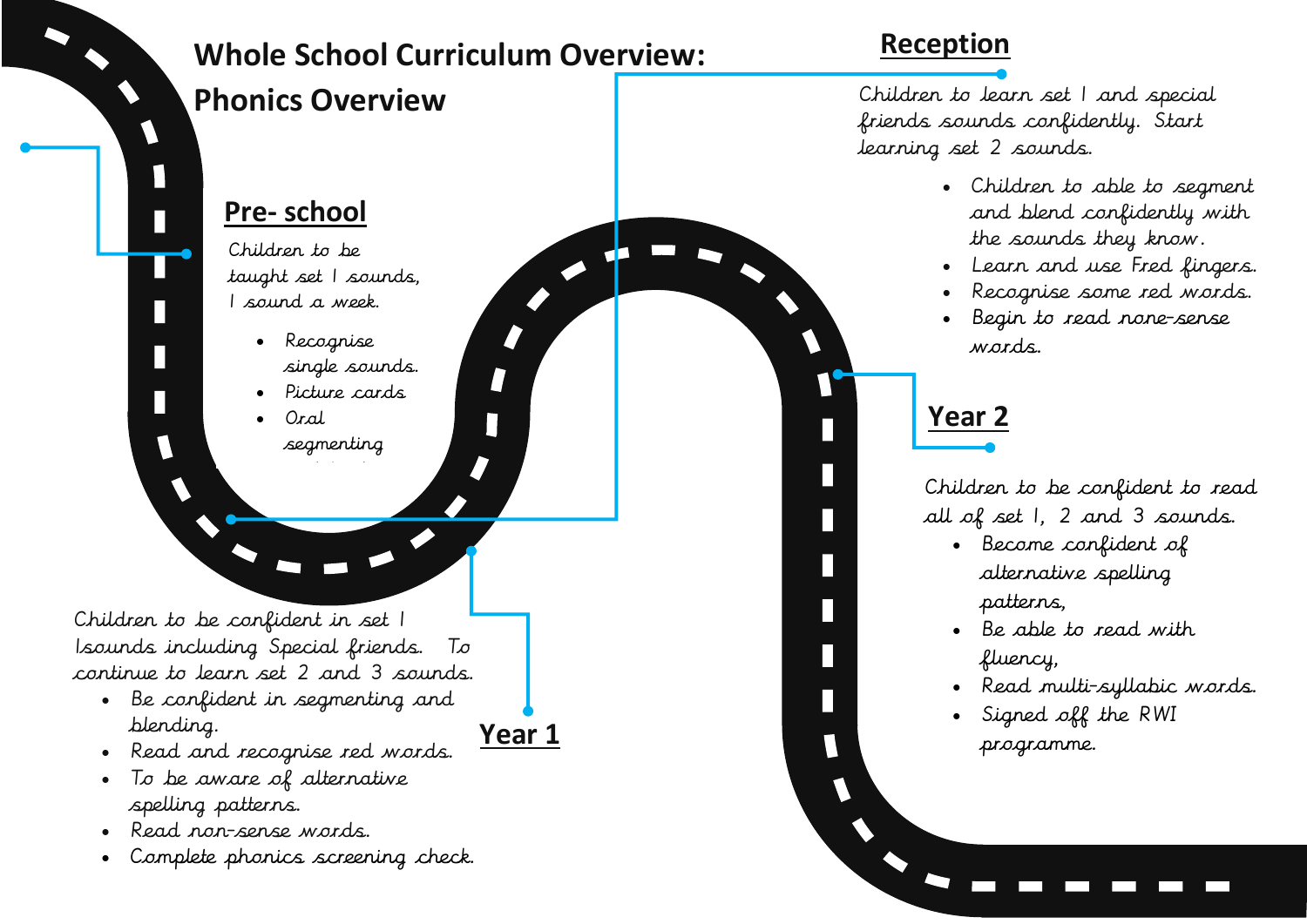## **Coverage Term by Term (EYFS – Year 2)**

|            | Autunn Tern                                                                                     |                                                                                                                                                                                 | Spring Term                                                                                                                                                                                                                           |                                                                                                                                                                                                                                        | Summer Term                                                                                                                                                                                                                  |                                                                                                                                                                                                                |
|------------|-------------------------------------------------------------------------------------------------|---------------------------------------------------------------------------------------------------------------------------------------------------------------------------------|---------------------------------------------------------------------------------------------------------------------------------------------------------------------------------------------------------------------------------------|----------------------------------------------------------------------------------------------------------------------------------------------------------------------------------------------------------------------------------------|------------------------------------------------------------------------------------------------------------------------------------------------------------------------------------------------------------------------------|----------------------------------------------------------------------------------------------------------------------------------------------------------------------------------------------------------------|
|            | Autumn 1                                                                                        | Autumn 2                                                                                                                                                                        | Spring 1                                                                                                                                                                                                                              | Spring 2                                                                                                                                                                                                                               | Summer 1                                                                                                                                                                                                                     | Summer 2                                                                                                                                                                                                       |
| Pre-school | Who is who?<br>Who lives at<br>your house?<br>How do you<br>feel?<br>What happens in<br>autumn? | Who lives, far, far<br>away?<br>What happens in<br>Winter?<br>Christmas                                                                                                         | What is beyond the<br>clauds?<br>What would I find<br>on a treasure<br>island?<br>Could I walk with<br>dinosaurs?<br>What would I find<br>in the the <i>woods?</i>                                                                    | Who helps me when<br>I am hurt?<br>Who helps my pet if<br>they are hurt?<br>Who can check my<br>teeth?<br>How can I be safe<br>on the road?                                                                                            | What would I find on the<br>farm?<br>What would I find at the<br>zoo?<br>What would I find under<br>the sea?<br>What would I find on<br>safari?                                                                              | How do plants grow?<br>How do mini beasts<br>grow?<br>What happens in<br>summer?<br>Who helps me at<br>school?                                                                                                 |
| Phanics    | Settling in.                                                                                    | Start to teach                                                                                                                                                                  | Single sounds –                                                                                                                                                                                                                       | Single sounds –                                                                                                                                                                                                                        | Single sounds - set                                                                                                                                                                                                          | Single sounds -                                                                                                                                                                                                |
| krowledge  |                                                                                                 | single sounds<br>– set 1. 1<br>sound per                                                                                                                                        | set 1. 1 sound<br>per week.                                                                                                                                                                                                           | set 1. 1 sound<br>per week.                                                                                                                                                                                                            | 1. I sound per week.                                                                                                                                                                                                         | set 1. 1 sound per<br>week.                                                                                                                                                                                    |
|            | Teach 'm. the<br>week before<br>Christmas<br>Picture side of<br>card available<br>in freeflow.  | week.<br>Teaching m-<br>picture week<br>before and<br>when teaching<br>m teach the<br>picture for a.<br>Teach picture<br>side following<br>week.<br>Oral Blending-<br>Fred Talk | Teaching a<br>sound-picture<br>week before and<br>when teaching<br>the sound. Also<br>teach the picture<br>only for next<br>sound.<br>Oral Blending-<br>Fred Talk<br>Games- 5<br>minutes before<br>break / lunch /<br>end of the day. | Teaching a<br>sound- picture<br>week before and<br>when teaching<br>the sound. Also<br>teach the picture<br>only for next<br>sound.<br>Oral Blending-<br>Fred Talk<br>Games- 5<br>minutes before<br>break / lunch /<br>end of the day. | Teaching a sound-<br>picture week before<br>and when teaching<br>the sound. Also<br>teach the picture only<br>for next sound.<br>Oral Blending-Fred<br>Talk Games- 5<br>minutes before break<br>/ lunch / end of the<br>day. | Teaching a sound-<br>picture week before<br>and when<br>teaching the<br>sound teach the<br>picture for next<br>sound.<br>Teach picture side<br>following week.<br>Learning to use<br><b>Fred Fingers games</b> |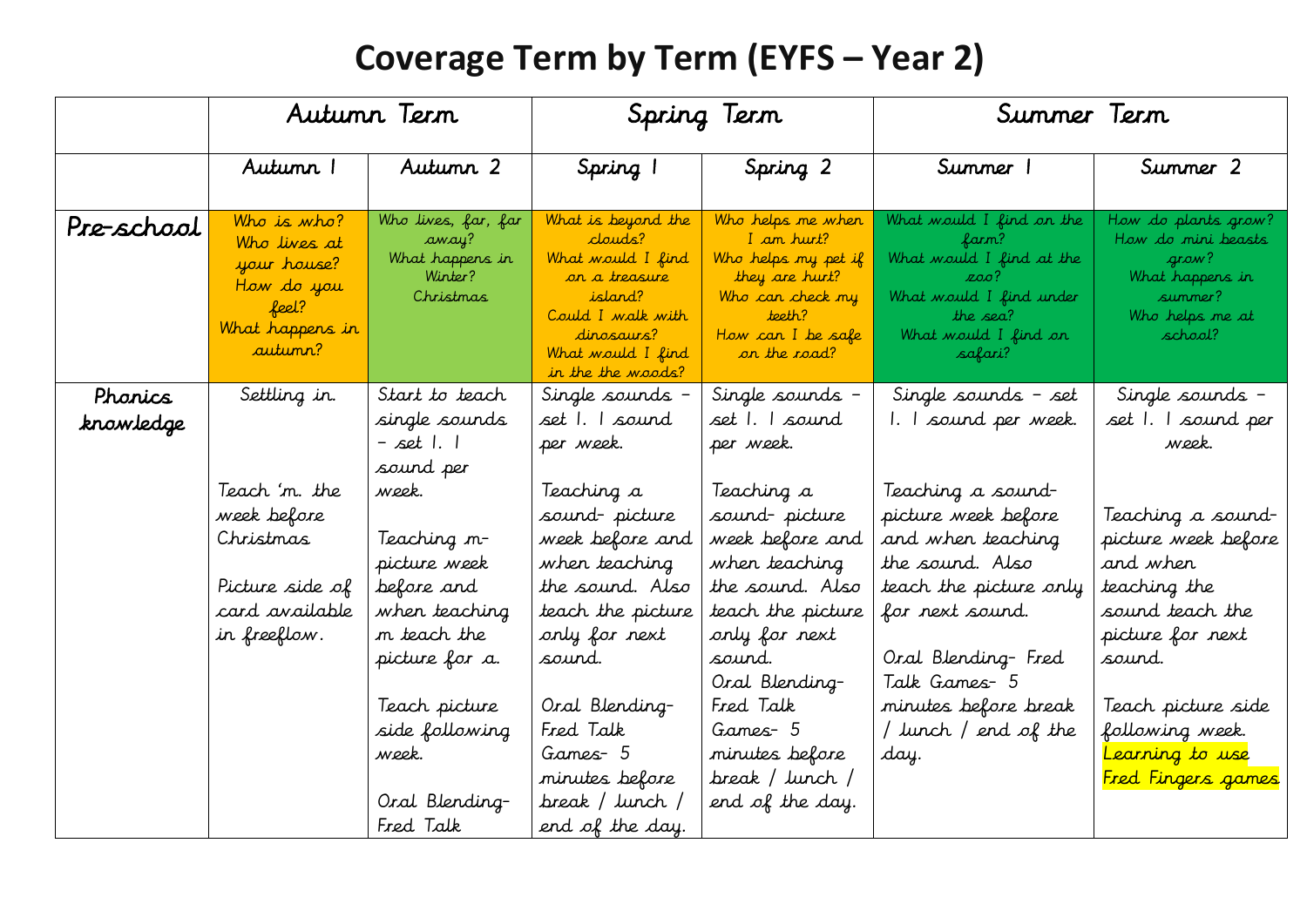|              |                  | Games- 5                          |                 |                     |                                 |                                |
|--------------|------------------|-----------------------------------|-----------------|---------------------|---------------------------------|--------------------------------|
|              |                  | minutes before<br>break / lunch / |                 |                     |                                 |                                |
|              |                  | end of the                        |                 |                     |                                 |                                |
|              |                  | day.                              |                 |                     |                                 |                                |
|              |                  |                                   |                 |                     |                                 |                                |
| Reception    | It's Good to     | Let's Celebrate                   |                 | Once Upon a Time    | Are we nearly there             | Moving on up!                  |
|              | be Me            |                                   |                 |                     | yet?                            |                                |
| Phanics      | Teach for 3      | Teach in                          | Teach in        | Teach in            | Teach in                        | Teach in                       |
| knowledge    | weeks - set 1    | appropriate                       | appropriate     | appropriate         | appropriate groups.             | appropriate                    |
|              | sounds. 1        | groups.                           | groups.         | groups.             | 6 differentiated                | groups.                        |
|              | sound a day.     | 6                                 |                 |                     | groups.                         | 6 differentiated               |
|              | Assess the       | differentiated                    | differentiated  | differentiated      |                                 | groups.                        |
|              | children week    | groups.                           | groups.         | groups.             | Assess after 6                  |                                |
|              | 3 ready for      |                                   |                 |                     | weeks.                          |                                |
|              | grouping.        | Assess after                      | Assess after 6  | Assess after 6      |                                 | Assess and                     |
|              | Week $5 - set$   | 6 weeks.                          | weeks.          | weeks.              |                                 | group ready for                |
|              | groups.          |                                   |                 |                     |                                 | year I.                        |
| Teaching for | Read First 16    | Read all                          | Read to blend   | CCVC, CVCC          | Set $2$ to be taught            | Set 2 Sounds -                 |
| the term     | Set I sounds     | single letter                     | all CVC and     | and 5 sound         | focus on first half             | focus on <mark>2ª half</mark>  |
|              | Learning to      | sounds and                        | Jearn Set I     | wards               | <mark>ay/ee/igh/ow/oo/oo</mark> | ar / or / air/                 |
|              | blend: Word      | blend orally                      | Special         | (stamp/strop)       | teaching 3 sounds               | <mark>ir/ou/oy teaching</mark> |
|              | Time 1.1 to      | Read <i>words:</i>                | Friends, review | Read $4/5$          | <mark>a week</mark>             | <mark>3 sounds a</mark>        |
|              | 1.4 with         | Word Time 1.1                     | Set I single    | sound words:        | Read green <mark> </mark> words | <u>week.</u>                   |
|              | white speed      | to 1.4 or                         | letter sounds   | Word Time 1.6       | with set 2 sounds               | Read greer                     |
|              | sound cards.     | Green Word                        | (reading only)  | and 1.7             | in.                             | words with set                 |
|              | Fred Finger      | Cards.                            | Read 3 sound    | Review Word         | Continue to review              | 2 sounds in.                   |
|              | <i>rout</i> ines | Review                            | wards: Ward     | Time $1.2$ to $1.5$ | Word Time 1.6 and               | Continue to                    |
|              |                  | previously                        | Time 1.5 and    |                     | 1.7                             | review Word                    |
|              |                  |                                   | 1.6             |                     |                                 | Time $1.6$ and $1.7$           |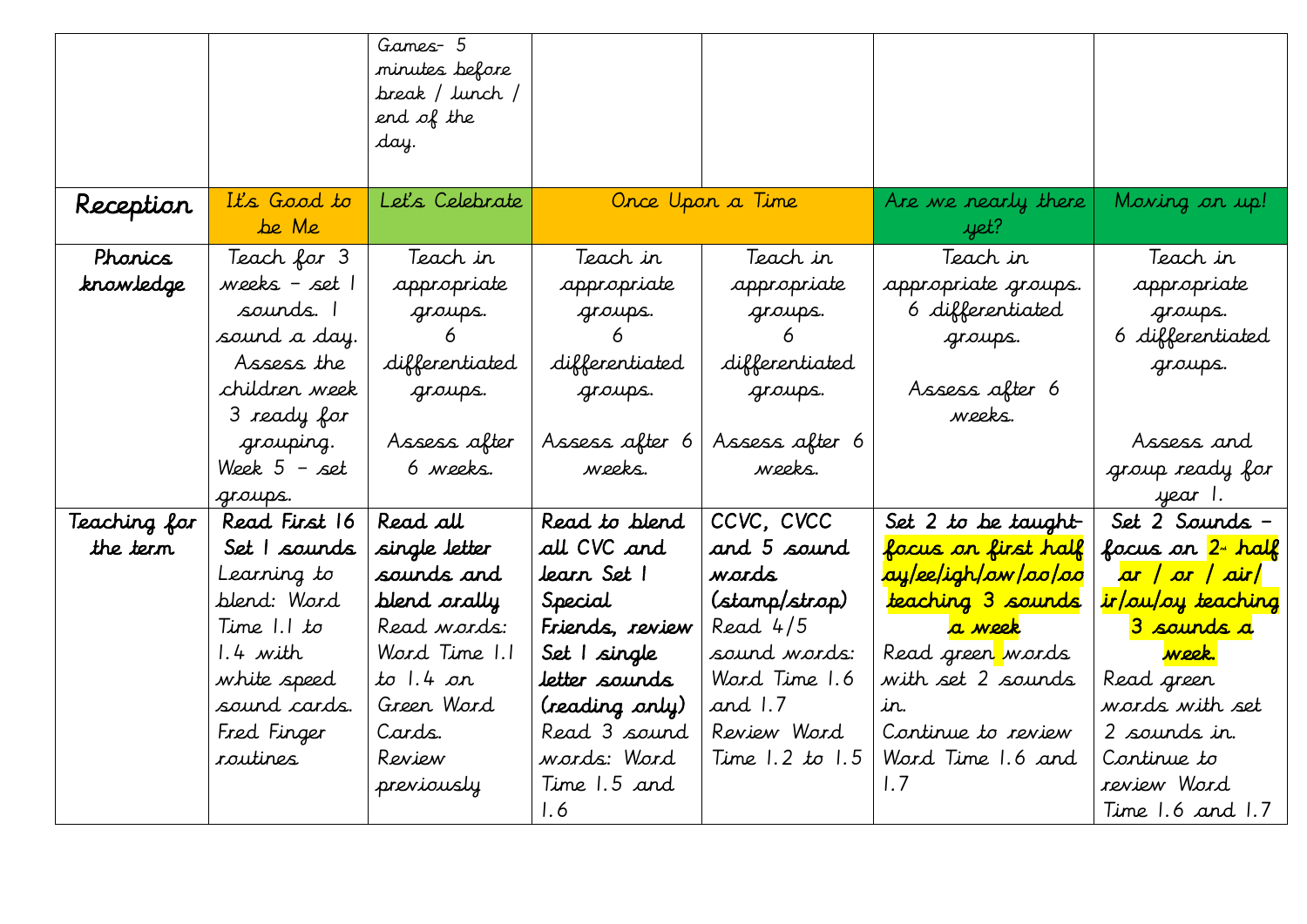|              | Spell using           | taught words            | Review Word                   | Read 4 sound   | Read 3/4 sound       | Read 3/4 sound   |
|--------------|-----------------------|-------------------------|-------------------------------|----------------|----------------------|------------------|
|              | Fred Fingers          | $(1.1 \text{ to } 1.4)$ | Time 1.2 to 1.4               | ronsense       | ronsense words       | ronsense words   |
|              | <b>CVC</b>            | Spell using             | Read 3 sound                  | wards          | Spell using Fred     | Spell using Fred |
|              | Fred Talk             | Fred Fingers            | ronsense                      | Spell using    | Fingers              | Fingers          |
|              | Games                 | CVC                     | wards                         | Fred Fingers   | Build fluency with   | Build fluency    |
|              |                       |                         | includes with                 | 4/5 sound      | commonly             | with commonly    |
|              |                       |                         | Set I and                     |                | occurring            | occurring        |
|              |                       |                         | Special friends               |                | storybook words      | storybook words  |
|              |                       |                         | (chit)                        |                | (with/off/have)      | (with/off/have)  |
|              |                       |                         | Spell using                   |                |                      |                  |
|              |                       |                         | Fred Fingers                  |                |                      |                  |
|              |                       |                         | including SF                  |                |                      |                  |
| Mininun      | <b>IB</b>             | IC                      | Ditty PCM                     | Red Ditty      | Read green           | Read green or    |
| expectation  |                       |                         |                               | Books          | baaks.               | purple books     |
| RWI colour   |                       |                         |                               |                |                      |                  |
| band by end  |                       |                         |                               |                |                      |                  |
| of the term  |                       |                         |                               |                |                      |                  |
| Year I       | Finlay Toy Factory    |                         | Where oh Where is Finlay Bear |                | The Great Space Race |                  |
|              |                       |                         |                               |                |                      |                  |
| Phanics      | Children to           | Children to be          | Children to be                | Children to be | Children to be       | Children to be   |
| krowledge    | be taught in          | taught in 4 –           | taught in 4 -                 | taught in 4 –  | taught in $4 - 5$    | taught in 4 - 5  |
|              | $4 - 5$               | 5                       | 5 <sup>5</sup>                | 5              | differentiated       | differentiated   |
|              | differentiated        | differentiated          | differentiated                | differentiated | groups.              | groups.          |
|              | groups.               | groups.                 | groups.                       | groups.        | Assess every 6       |                  |
|              | Assess every          | Assess every            | Assess every                  | Assess every   | weeks.               | Assess ready     |
|              | 6 weeks.              | 6 weeks.                | 6 weeks.                      | 6 weeks.       |                      | for year 2.      |
| Teaching for | Teach set 2           | Teach set 2             | Teach Set 3                   | Teach Set 3    | Review Set 3         | Read all of Set  |
| the term     | saurds-               | saund gaps              | first half (ea                | second half    | sounds, teaching     | $1,2$ and 3      |
|              | <mark>teach to</mark> |                         | oi   a-e  i-e                 | (er/ ow/ ai/   | to gaps.             |                  |
|              | <mark>gaps</mark> .   |                         |                               |                |                      |                  |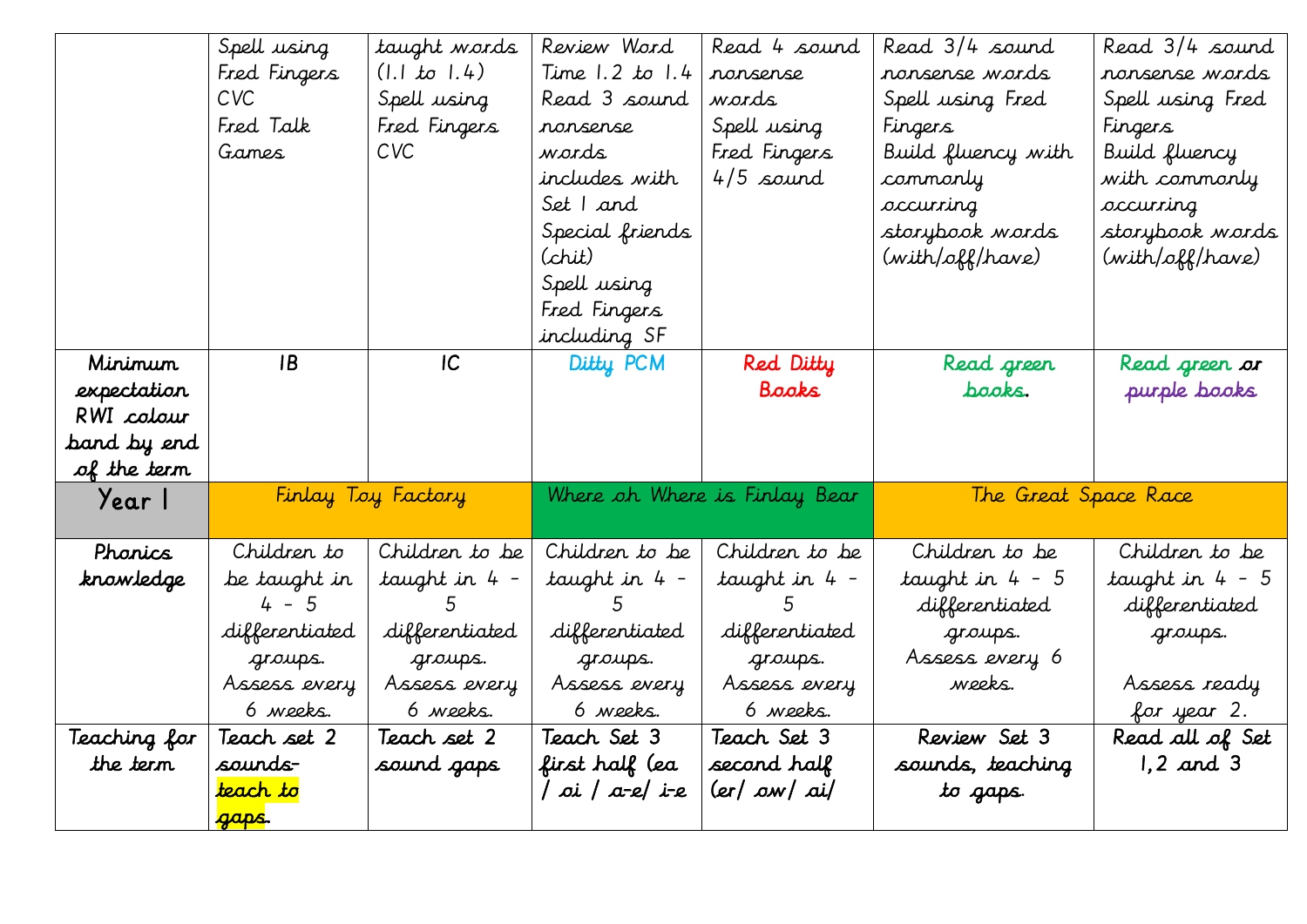|             |                         | Read all Set  | o-e  u-e  aw  | oa/ ew/ ire/     |                    | Corresponding   |
|-------------|-------------------------|---------------|---------------|------------------|--------------------|-----------------|
|             | Read all Set            | 2 Sounds      | are $/$ $ur)$ | ear /ure.)       | Sounds and         | Phonics Green   |
|             | 2 Sounds                | and Phonics   |               |                  | matched Phonics    | Words Read Set  |
|             | and Phanics             | Green Words   | Read Set 3    | Sounds and       | Green Words Read   | $1, 2$ and 3    |
|             | Green Wards             | Read Set 1    | Sounds and    | matched          | Set $1, 2$ and 3   | Phonics Green   |
|             | Read Set 1              | Phonics Green | matched       | Phonics Green    | Phonics Green      | Words speedily  |
|             | Phonics Green Words and |               | Phonics Green | Wards Read       | Words and build    | Read ronsense   |
|             | Wards and               | build speed   | Wards (ance   | Set $1, 2$ and 3 | speed Read         | words Spell     |
|             | build speed             | Read          | reading Set 2 | Phonics Green    | ronsense words     | using Fred      |
|             | Read                    | ronsense      | sounds and    | Wards and        | Spell using Fred   | Fingers: Set 2  |
|             | ronsense                | words Spell   | wards         | build speed      | Fingers: Set 3     | and 3 wards     |
|             | words Spell             | using Fred    | confidently)  | Read ronsense    | words with         |                 |
|             | using Fred              | Fingers       | Read Set 1    | words Spell      | matching Set 2     |                 |
|             | Fingers                 |               | and 2 Phonics | using Fred       | sound words for    |                 |
|             |                         |               | Green Words   | Fingers: Set 2   | review.            |                 |
|             |                         |               | and build     | and 3 words      |                    |                 |
|             |                         |               | speed.        |                  |                    |                 |
|             |                         |               | Read nonsense |                  | (Phonics screening |                 |
|             |                         |               | wards.        |                  | check - June)      |                 |
|             |                         |               | Spell using   |                  |                    |                 |
|             |                         |               | Fred Fingers: |                  |                    |                 |
|             |                         |               | focus on Set  |                  |                    |                 |
|             |                         |               | 2 word.       |                  |                    |                 |
| Minimum     | Read purple             | Read pink     | Read arange   | Read yellow      | Read yellow books  | Read Blue books |
| expectation | books.                  | pooks         | pooks         | <b>books</b>     |                    |                 |
| RWI colour  |                         |               |               |                  |                    |                 |
| band by end |                         |               |               |                  |                    |                 |
| of the term |                         |               |               |                  |                    |                 |
|             |                         |               |               |                  |                    |                 |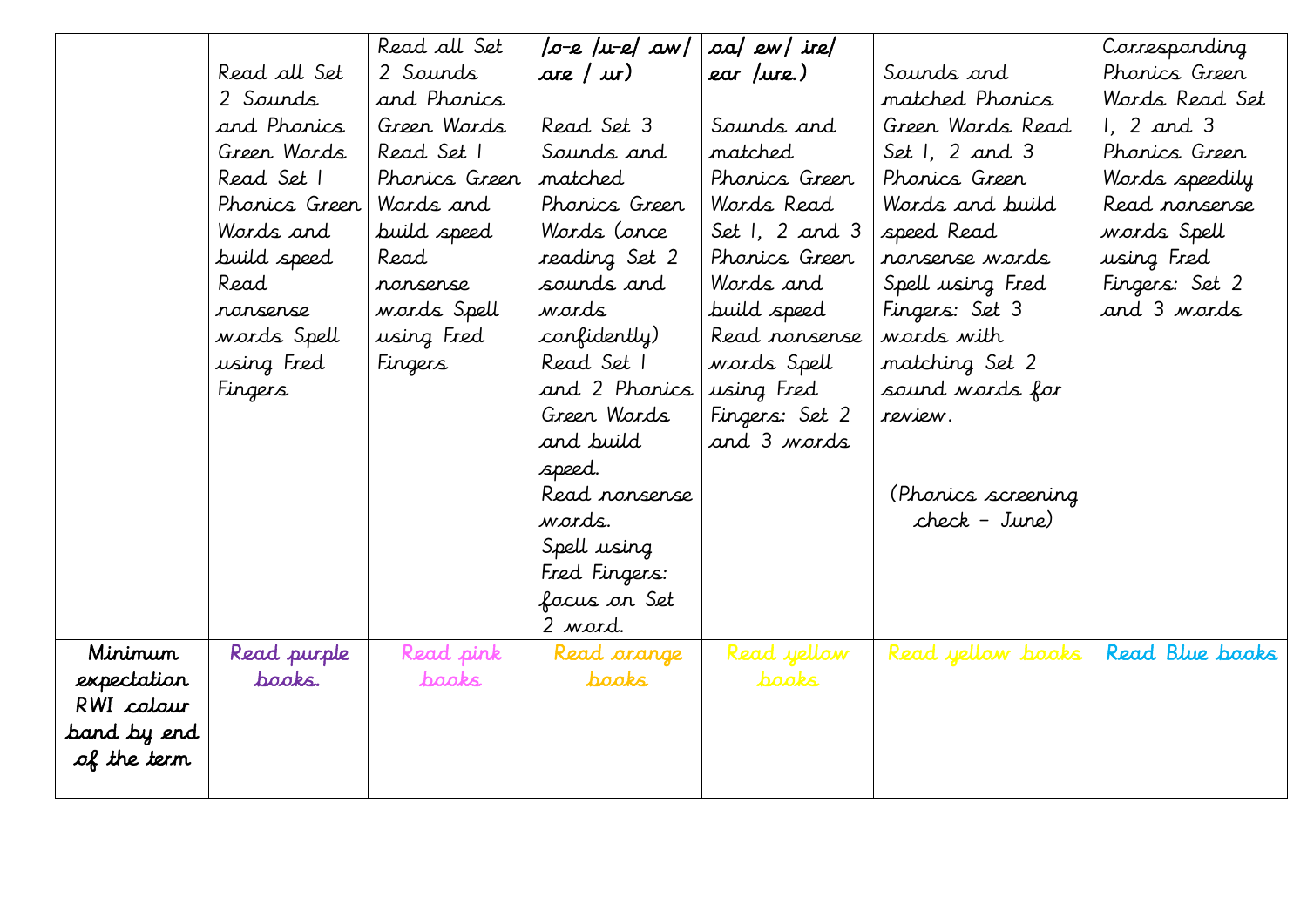| Year 2       | Heroes in History  |                          | Around the World in  Days |                    | The Great Fire of London & The |                |
|--------------|--------------------|--------------------------|---------------------------|--------------------|--------------------------------|----------------|
|              |                    | Florence Nightingale and |                           | Passport theme     | Tudars                         |                |
|              |                    | Mary Seacole             |                           |                    |                                |                |
| Phanics      | Children to        | Children to be           | Children to be            | Children to be     | Children to be                 | Children to be |
| knowledge    | be taught in       | taught in 4              | taught in 4               | taught in 4        | taught in 4                    | taught in 4    |
|              | 4                  | differentiated           | differentiated            | differentiated     | differentiated                 | differentiated |
|              | differentiated     | groups                   | groups                    | groups             | groups                         | groups         |
|              | groups             |                          |                           |                    |                                |                |
| Teaching for | Read all of        | Read all of              | Read all of               | Read all of        | Access                         | Access         |
| the term     | Set $1, 2$ and $3$ | Set $1, 2$ and 3         | Set $1, 2$ and $3$        | Set $1, 2$ and $3$ | comprehension and              | comprehension  |
|              | Sounds in          | Sounds in                | Sounds in                 | Sounds in          | spelling                       | and spelling   |
|              | multi-syllabic     | multi-syllabic           | single                    | single             | programmes.                    | programmes     |
|              | wards              | wards                    | syllable/multi-           | syllable/multi-    |                                |                |
|              |                    |                          | syllabic words            | syllabic words     |                                |                |
|              | Sounds and         | Sounds and               | with fluency              | with fluency       |                                |                |
|              | corresponding      | corresponding            | Sounds and                | Sounds and         |                                |                |
|              | Phonics Green      | Phonics Green            | matched                   | matched            |                                |                |
|              | Wards              | Wards                    | Phonics Green             | Phonics Green      |                                |                |
|              | Read Set 1, 2      | Read Set 1, 2            | Wards                     | Words speedily     |                                |                |
|              | and 3              | and 3                    | Speedily Read             | Read multi-        |                                |                |
|              | Phonics Green      | Phonics Green            | multi-syllabic            | syllabic words     |                                |                |
|              | Wards              | Wards                    | wards.                    | Read ronsense      |                                |                |
|              | speedily           | speedily.                | Read ronsense             | words Spell        |                                |                |
|              | Read               | Read                     | wards                     | using Fred         |                                |                |
|              | ronsense           | ronsense                 | Spell using               | Fingers: multi-    |                                |                |
|              | wards              | wards                    | Fred Fingers:             | syllabic, Set 2    |                                |                |
|              | Spell using        | Spell using              | multi-syllabic,           | and 3 wards        |                                |                |
|              | Fred Fingers:      | Fred Fingers:            | Set 2 and 3               |                    |                                |                |
|              | Set 2 and 3        | Set 2 and 3              | wards                     |                    |                                |                |
|              | wards              | wards                    |                           |                    |                                |                |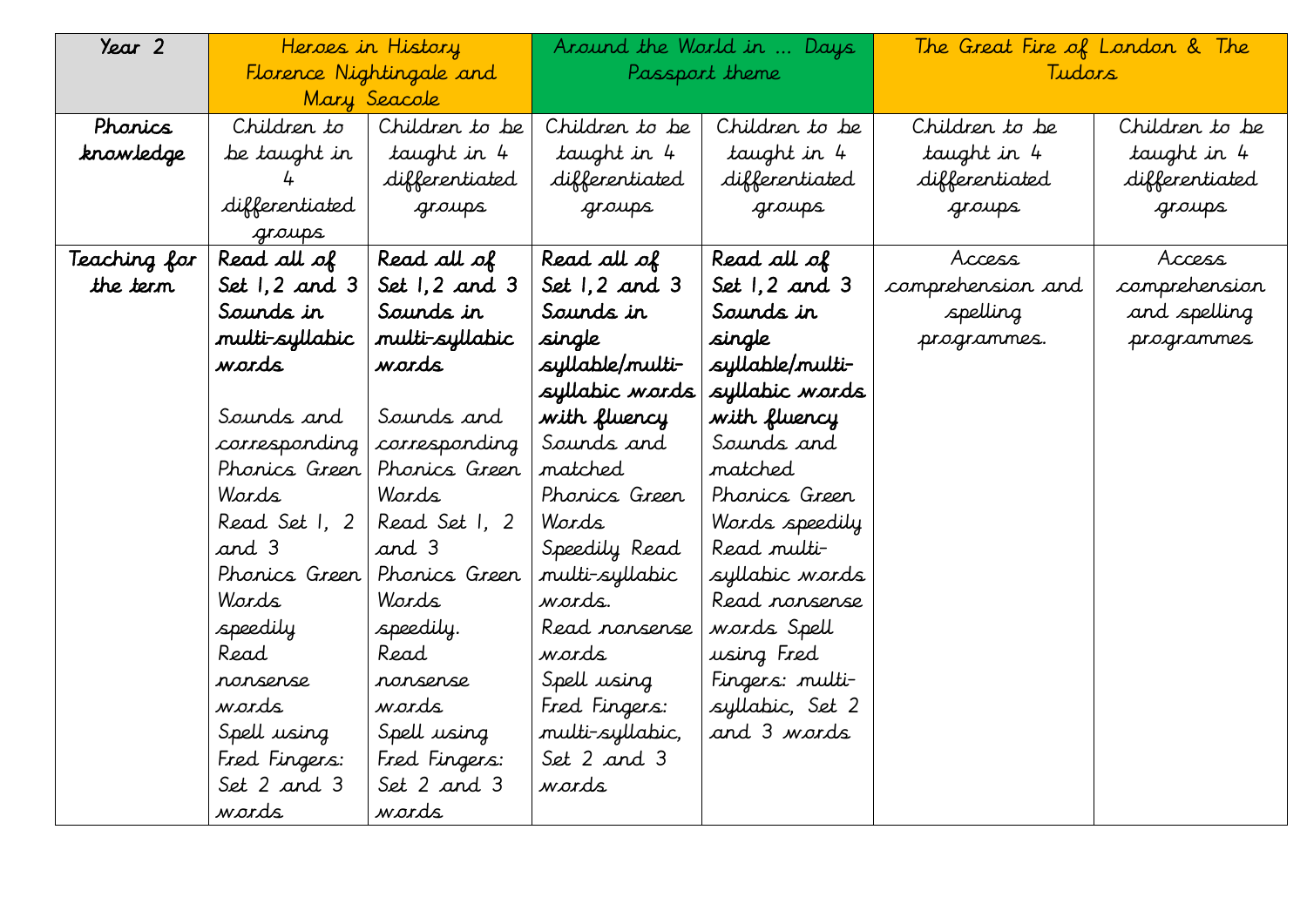|                                                                    |                     | Concentrate<br>on fluency. |                                                          |                                      |  |
|--------------------------------------------------------------------|---------------------|----------------------------|----------------------------------------------------------|--------------------------------------|--|
| Mininun<br>expectation<br>RWI colour<br>band by end<br>of the term | Read blue<br>baaks. | Read Grey<br>baaks.        | Read grey<br>books with<br>fluency and<br>comprehension. | Assessed as<br>off the<br>programme. |  |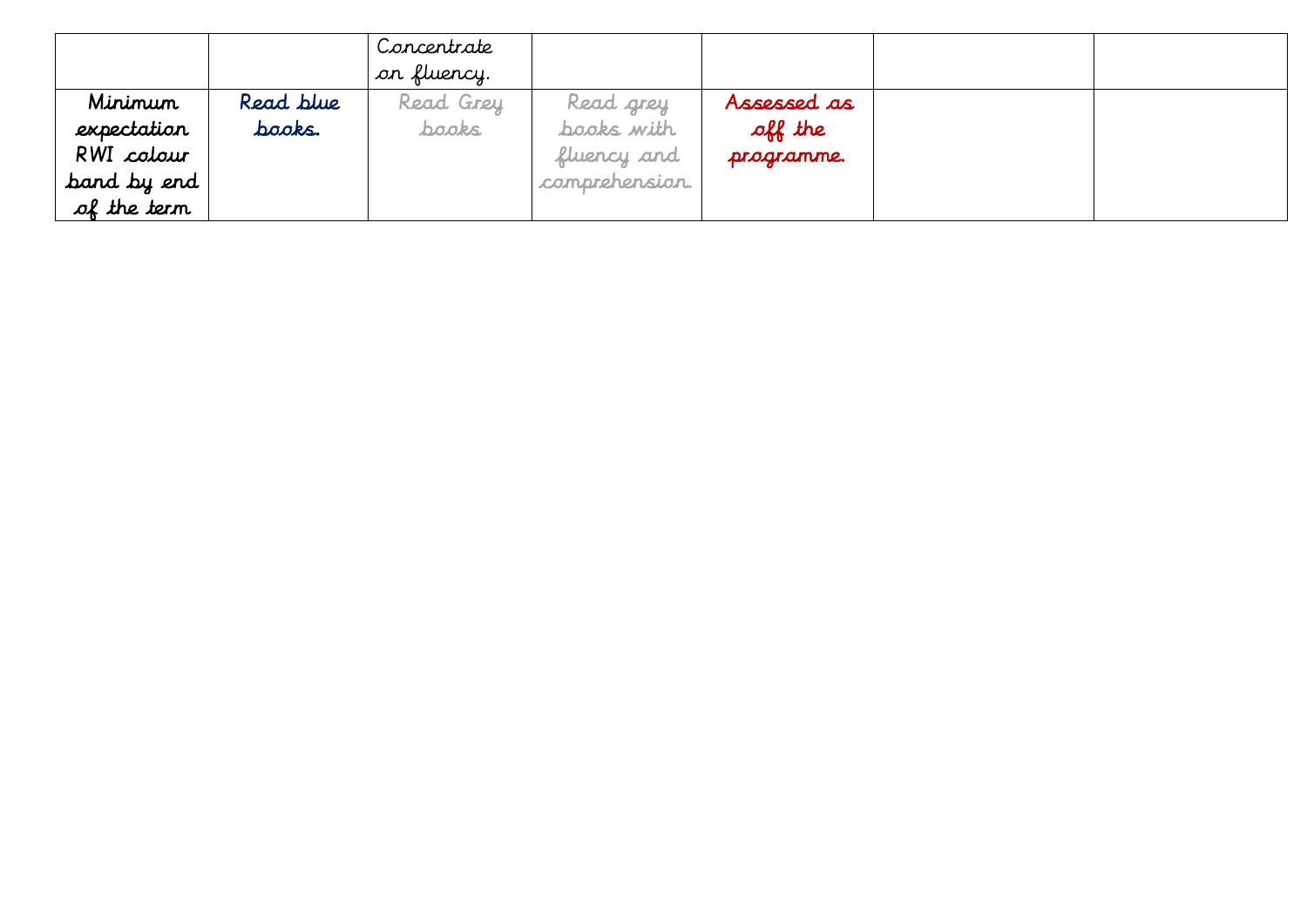#### Assessment

When the children start in Reception the children will have 3 weeks of single sound teaching. After this time the Phonics lead or an adult that has had the implementation Read Write Inc training, will assess the children and group them appropriately using the Finlay assessment and Read Write Inc assessment grids.

In all year groups the children will be grouped appropriately to match their abilities.

Children will be assessed every 6 weeks to ensure the children are making progress and to identify any children who may need some extra support such as interventions. Children are assessed in their phonics lesson every day by the adult through observations. If we feel there is a child who needs to move groups before the 6 week assessment period then this will be done. Towards the Phonics Screening Check, Year 1 pupils will be given practice papers to identify specific skills or any gaps in learning.

| <b>Marriett</b> | Cheese                                                                          | Date:                                                                                                                                                                                                   |  |  |  |
|-----------------|---------------------------------------------------------------------------------|---------------------------------------------------------------------------------------------------------------------------------------------------------------------------------------------------------|--|--|--|
|                 |                                                                                 | masdtinpgookubfelhrjv                                                                                                                                                                                   |  |  |  |
| A/1             | HWXZ                                                                            |                                                                                                                                                                                                         |  |  |  |
| B/2             | Sad fan tap map cup bid nun hen<br>gen cap but lid yed                          |                                                                                                                                                                                                         |  |  |  |
| C/3             |                                                                                 | sh th ch au no nk<br>shop chip rush thin ring sink<br>quan losh chup ling thip                                                                                                                          |  |  |  |
| D/4             | Splosh thick hand dress elick<br>Scomp poll stoff pand plick                    |                                                                                                                                                                                                         |  |  |  |
| E/S             | ay as light ow as as<br>play sleep flight blow spoon shook.                     |                                                                                                                                                                                                         |  |  |  |
| F/6             | ar or air ir ou ou<br>part horse fair whirl shout toy                           |                                                                                                                                                                                                         |  |  |  |
| G/7             | aliaht mout goy jair kinn vard slorf slair<br>flarf snay stoon trow plown alcep |                                                                                                                                                                                                         |  |  |  |
| H/8             | $a$ - $e$ $b$ - $e$ $o$ - $e$ $e$ $a$ .<br>pake jike doke feap.                 | shake pipe smoke clean                                                                                                                                                                                  |  |  |  |
| 1/9             |                                                                                 | we at as one of the ear or aw ow we are we<br>slain float shrew spoil fire hear her claw<br>brown pure share burn rude<br>sour gloip slaw gler soear plare clowp smire<br>SKEW SCrOPED OLWRE Graip hure |  |  |  |
| 1/10            |                                                                                 | complain detay mistake disagree recognise<br>tomorrow continue remark disappoint inspire<br>admire attention delicious                                                                                  |  |  |  |

#### Example of complete assessment:

| Name:                                                               | Class:<br>Date:                                                                 |  |  |  |
|---------------------------------------------------------------------|---------------------------------------------------------------------------------|--|--|--|
| masdtinggookubfethrjv<br>$M$ $W$ $X$ $Z$<br>A/1                     |                                                                                 |  |  |  |
| B/2                                                                 | sad fan tap map cup bid run hen<br>gep rop baf lid ved                          |  |  |  |
| C/3                                                                 | sh th ch qu ng nk<br>shop chip rush thin ring sink<br>quan losh chup ling thip  |  |  |  |
| Splosh thick hand dress click<br>D/4<br>Scomp poll stoff pand plick |                                                                                 |  |  |  |
| E/5                                                                 | ay ce igh ow 00 00<br>play sleep flight blow spoon shook                        |  |  |  |
| F/6                                                                 | ar or air ir ou oy<br>part horse fair whirl shout toy                           |  |  |  |
| G/7                                                                 | glight mout goy jair kirn vard slorf slair<br>flarf snay stoon trow ploun gleep |  |  |  |
| H/8                                                                 | a-e i-e o-e ea<br>shake pipe smoke clean<br>pake jike doke feap                 |  |  |  |
|                                                                     | $u - e$ at no ew nt ise eas or aw nw use ase us                                 |  |  |  |

If civilated as case approped that was likewal part along wouldn'ting cawaraki to show they call alonic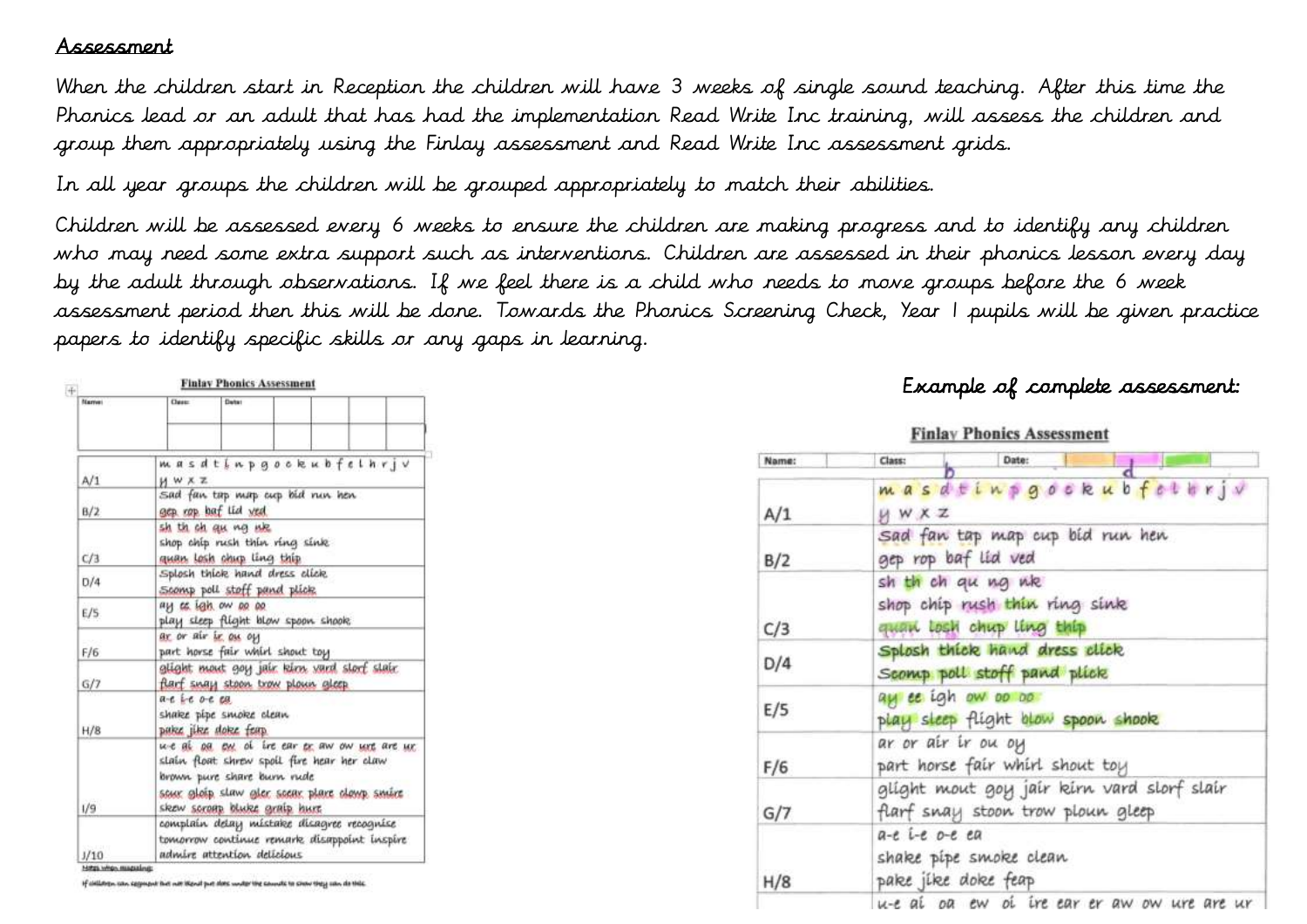The staff member will assess the children by flashing cards and highlighting the sounds/ words they know. This will be done every 6 weeks. The sounds/ words the children do not know must be left blank. Every time the children are assessed it needs to be highlighted in a different colour and specify what term it is – this should indicate the gaps within the child's phonics knowledge. If a child is able to sound out, but not blend, then dots are to put under the sounds to show that they know how to sound out but not blend; for example the child says "c –  $a - t$ " but then says "cap".

#### Grouping

Children will be grouped appropriately to ensure their needs are being met.

The teaching of phonics in groups will be taught within their year group.

The staff member of each phonics group will be responsible for matching the children's home reader to ensure the books match the children's phonics knowledge.

#### Planning

All year groups teaching phonics will use Finlay Phonics Planning. Planning for phonics will be done separately (planning template below) from literacy but with the understanding that good phonics teaching should link to the literacy needs of the children within a literacy lesson and across the curriculum. Each Phonics lesson should include the following sections:

- Revise Overlearn the previous graphemes and words.
- Teach Introduce a new grapheme / phoneme words / tricky words.
- Practise Develop GPCs (grapheme phoneme correspondences) /read and spell new words / tricky words.
- Apply Use the new graphemes / words in games and activities to secure knowledge.
- Assess Monitor progress within each phase to inform planning.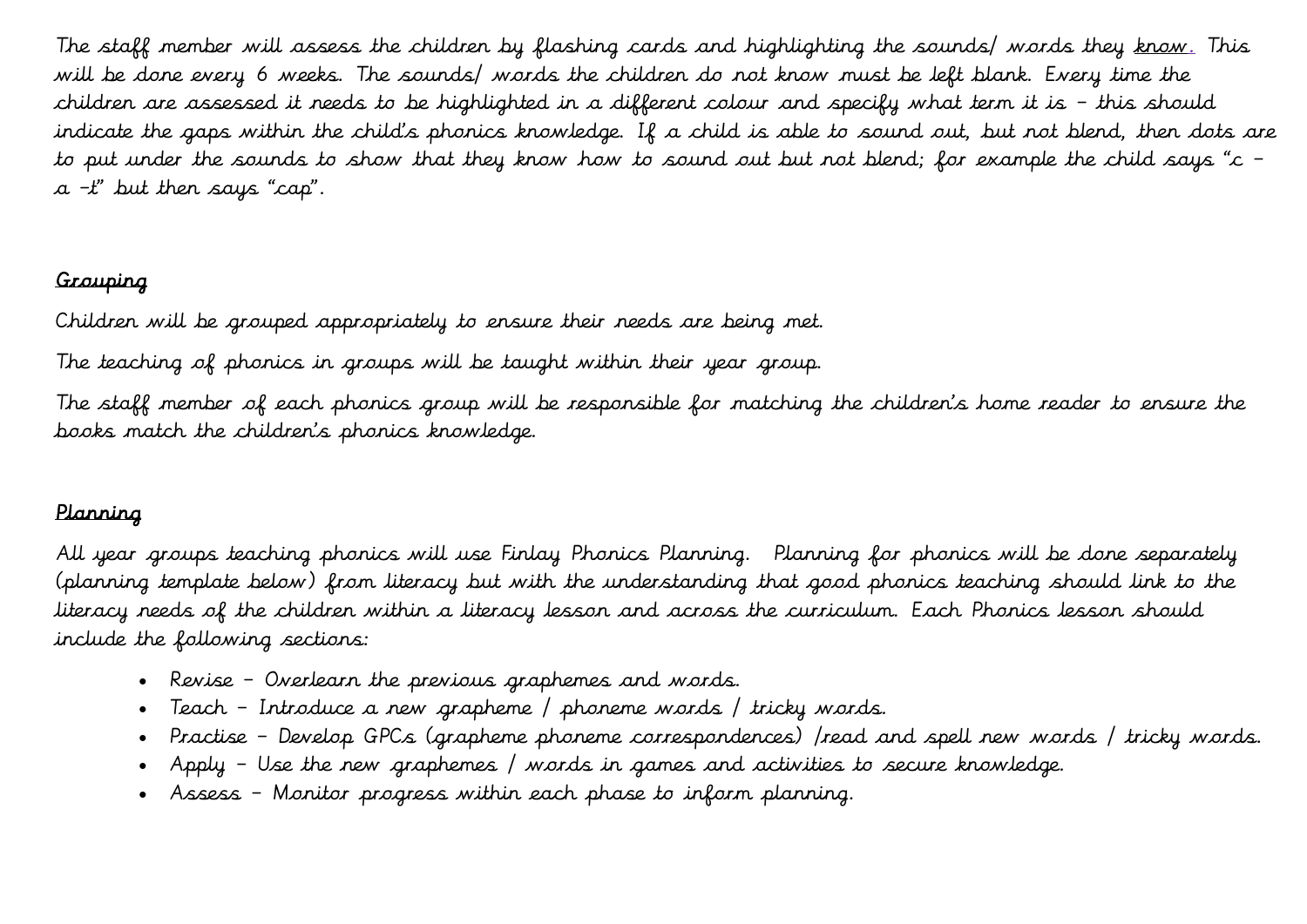### Please see planning format for phonics. This shows what is to be expected in each phonics lesson.

| Week 1. Graphemes: ay, ou, ie, ea. |                                                                                                                                                               |                                                  |                                                    |                                                  |                                            |  |  |
|------------------------------------|---------------------------------------------------------------------------------------------------------------------------------------------------------------|--------------------------------------------------|----------------------------------------------------|--------------------------------------------------|--------------------------------------------|--|--|
|                                    | Teaching: Practise recognition and recall of set 1 as they are learned. Teach new graphemes for reading (about 4 a week). Practise reading and spelling words |                                                  |                                                    |                                                  |                                            |  |  |
|                                    | with adjacent consonants and words with newly learned graphemes. Teach reading the words: <b>people, Mr.</b> Practise reading and spelling HF words. Practise |                                                  |                                                    |                                                  |                                            |  |  |
|                                    | reading and spelling polysyllabic words. Practise reading sentences. Practise writing sentences.                                                              |                                                  |                                                    |                                                  |                                            |  |  |
|                                    | Monday                                                                                                                                                        | Tuesday                                          | Wednesday                                          | Thursday                                         | Friday                                     |  |  |
| <b>Revisit / Review</b>            | Recap previously taught                                                                                                                                       | Recap previously taught                          | Recap previously taught                            | Recap previously taught                          | Recap all graphemes from the               |  |  |
| <b>Eractise previously learned</b> | sounds from Set 1                                                                                                                                             | sounds from Set 1 plus ay                        | sounds from Set 1 plus ay and                      | sounds from Set 1 plus ay, ou,                   | week.                                      |  |  |
| graphemes                          |                                                                                                                                                               |                                                  | ou                                                 | and ie                                           | Recap all tricky words from                |  |  |
|                                    |                                                                                                                                                               |                                                  |                                                    |                                                  | the week.                                  |  |  |
| Teach                              | Teach phoneme <mark>ay</mark> – Tell                                                                                                                          | Teach phoneme ou a Tell chn                      | Teach phoneme is – Tell chn                        | Teach phoneme ea - Tell chn                      | Recap sounds from the week                 |  |  |
| Teach new graphemes                | chn the new sound first. My                                                                                                                                   | the new sounds first. My turn,                   | the new sounds first. My turn,                     | the new sounds first. My turn,                   | $(ay/\rho\mu/\rho/a)$                      |  |  |
| Teach tricky words                 | turn your turn. Show the                                                                                                                                      | your turn. Show the sound.                       | your turn. Show the sound.                         | your turn. Show the sound.                       | Read a range of words                      |  |  |
|                                    | sound. What two graphemes<br>make the $\frac{ay}{ay}$ phoneme? $\frac{a & c & y}{a & c & y}$                                                                  | What two graphemes make the<br>ou phoneme? o & u | What two graphemes make<br>the $ie$ phoneme? u & e | What two graphemes make<br>the ea phoneme? e & a | containing taught sounds<br>from the week. |  |  |
|                                    |                                                                                                                                                               | Teach reading Mr. mix into                       | Teach reading Mrs. mix into                        |                                                  |                                            |  |  |
|                                    | Teach reading people, mix                                                                                                                                     | previously taught tricky words                   | previously taught tricky                           | Teach reading called mix                         | Recap all taught tricky words              |  |  |
|                                    | into previously taught tricky                                                                                                                                 |                                                  | words                                              | into previously taught tricky                    | from this week                             |  |  |
|                                    | words                                                                                                                                                         |                                                  |                                                    | words                                            |                                            |  |  |
| <b>Practise</b>                    | Children to write ay words                                                                                                                                    | Children to write ou words by                    | Chn to write ig words by                           | Chn to write ea words by                         | Chn to write a range of words              |  |  |
| <b>Practise blending and</b>       | on their white boards by                                                                                                                                      | segmenting:                                      | segmenting: tie, pie, fried,                       | segmenting: tea, plea, sea,                      | containing taught sounds                   |  |  |
| reading words with the             | segmenting - play, may,                                                                                                                                       | Cloud, sound, hound, bound,                      | died.                                              | meat, bead                                       | from this week                             |  |  |
| new GPC. Practice                  | tray, clay                                                                                                                                                    | found                                            | Read the following words by                        | Read the following words by                      |                                            |  |  |
| segmenting and spelling            | Read the following words by                                                                                                                                   | Read the following words by                      | blending: dried, denied,                           | blending: least, heap, treat,                    | Use Phonics Play game on                   |  |  |
| words with the new GPC             | blending: spray, say, crayon,                                                                                                                                 | blending: tout, about, round,                    | spied, fries<br>Read real and nonsense ie          | read, steam<br>Read real and nonsense ea         | board to sort real and                     |  |  |
|                                    | delav<br>Read real and nonsense av                                                                                                                            | loud, count<br>Read real and nonsense ou         | words using gruffalo                               |                                                  | nonsense words.                            |  |  |
|                                    | words using gruffalo                                                                                                                                          | words using treasure game                        |                                                    | using treasure game                              |                                            |  |  |
|                                    |                                                                                                                                                               |                                                  |                                                    |                                                  |                                            |  |  |
| Apply                              | Ask chn to write this                                                                                                                                         | Ask chn to write the following                   | Ask chn to write the                               | Ask chn to write the                             | Teacher to write a sentence                |  |  |
| Read or write a sentence           | sentence:                                                                                                                                                     | sentence:                                        | following sentences:                               | following sentences:                             | on the board:                              |  |  |
| using one or more HF               | The people may have a                                                                                                                                         | They did not like the dark                       | Mrs Smith made a pie. Her                          | A man called Ben fell in a                       | I found a py on the trai                   |  |  |
| words and words                    | delay.                                                                                                                                                        | clouds.                                          | fries had dried up in the sun.                     | heap on the grass                                |                                            |  |  |
| containing new                     |                                                                                                                                                               |                                                  |                                                    |                                                  | Can the chn fix the mistakes?              |  |  |
| graphemes.<br>Accorporti           |                                                                                                                                                               |                                                  |                                                    |                                                  |                                            |  |  |
|                                    |                                                                                                                                                               |                                                  |                                                    |                                                  |                                            |  |  |

**Assessment:**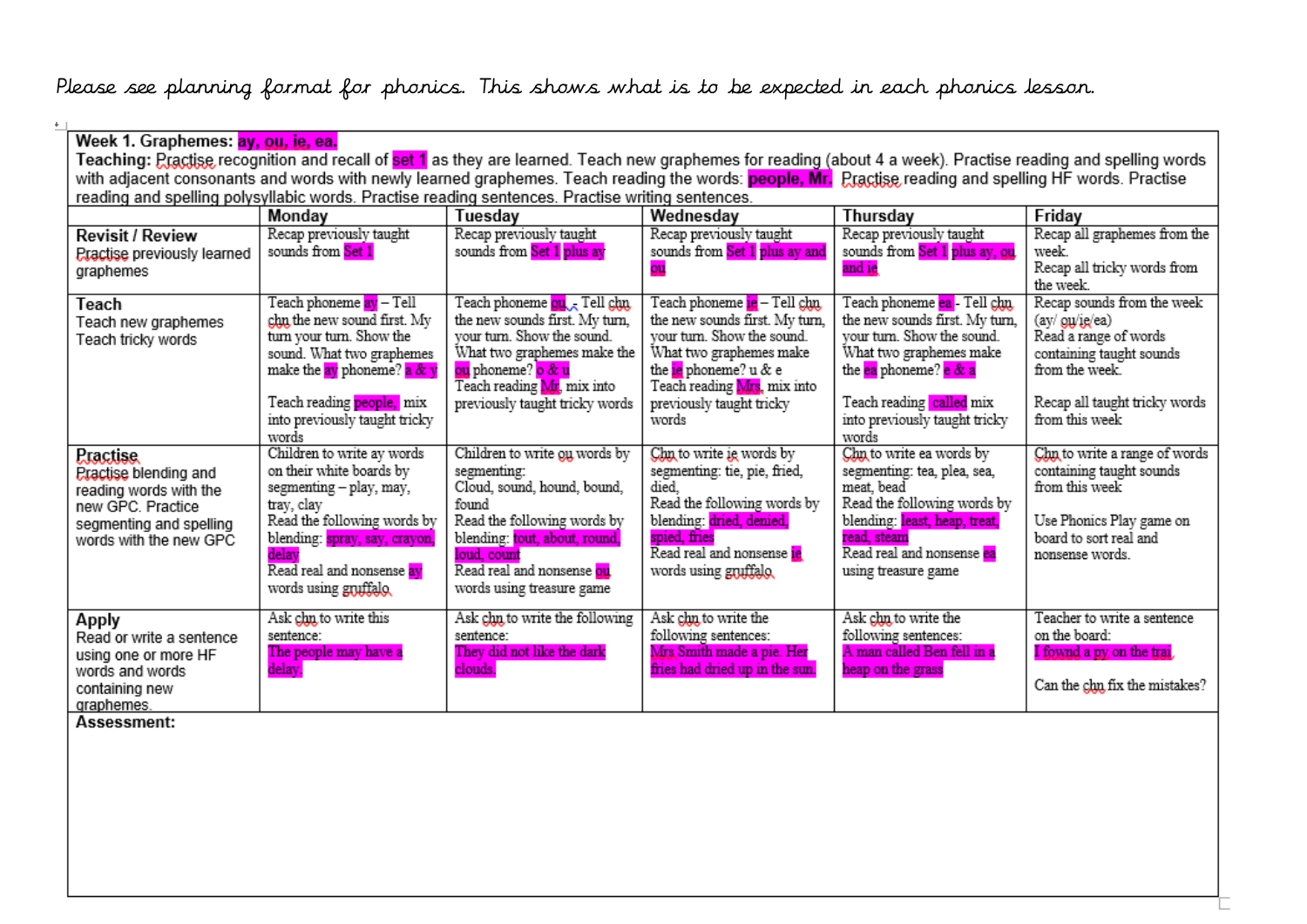## **Order of teaching.**

The sounds will be taught in sets – set 1, 2 and 3. This is to ensure coverage of the sounds.

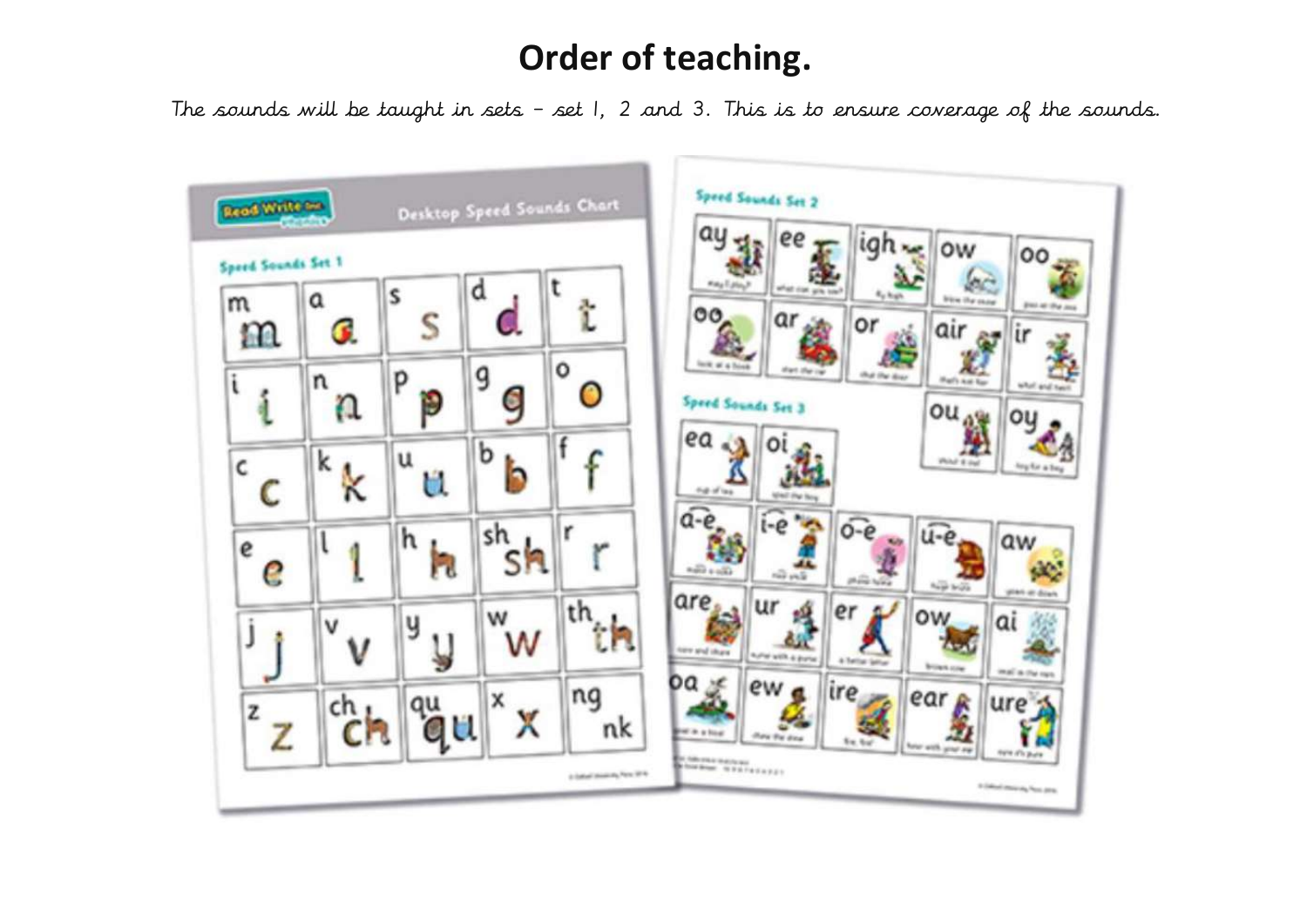## **What would I see in phonics? What would I see in a Lesson?**

| Complex chart being used.                                    | Review of pervious sounds.                                       | Children Fred talking.                                                                         |
|--------------------------------------------------------------|------------------------------------------------------------------|------------------------------------------------------------------------------------------------|
| Formation of letters being modeled<br>correctly to children. | Red and green words.                                             | Use of specific technical<br><i>vocabulary, such as: diagraph /</i><br>digraph, segment, blend |
|                                                              |                                                                  |                                                                                                |
| Good pace.                                                   | Children in correct sets so<br>phonics teaching is appropriately | Teacher modelling                                                                              |
|                                                              | matched.                                                         |                                                                                                |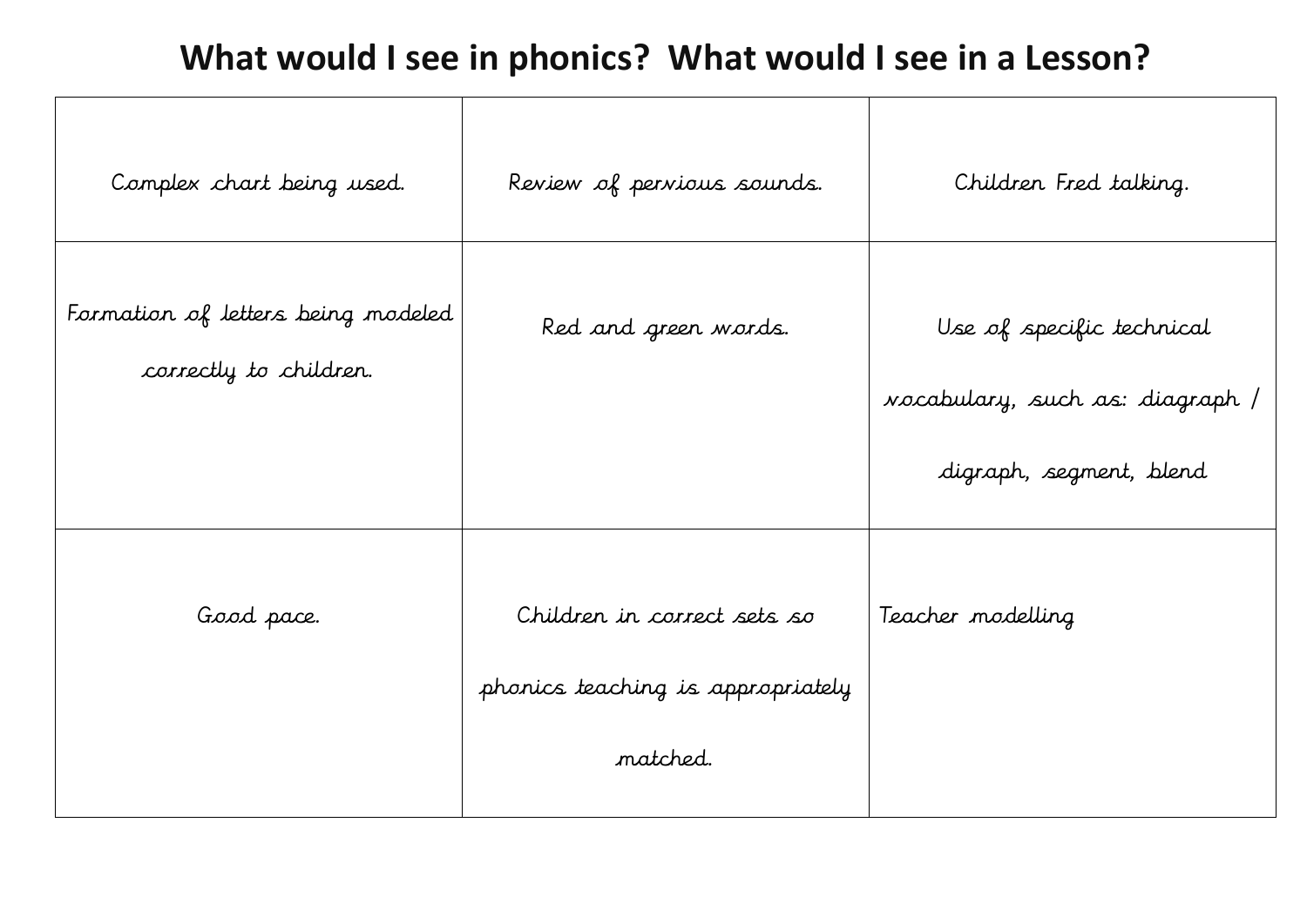## **What do these phrases/words mean?**

#### What is Fred Talk?

We will introduce the children to a toy frog called 'Fred' when they are ready to start reading words. Fred can only say the sounds in a word and needs pupils to help him read the word. Fred will say the sounds and pupils will work out the word. For example, Fred will say the sounds c-a-t, and pupils will say the word cat. This is Fred Talk: sounding out the word.

#### What is segmenting?

Segmenting involves breaking words down into individual sounds or syllables for example:

 $d - \sigma - g$ .

#### What is blending?

Blending is the ability to build words from individual sounds by blending the sounds together in sequence. For example, the learner blends the sounds  $m- u - m$  to form the word mum.

#### What is a digraph?

A digraph is two letters that make one sound. The digraph can be made up of vowels or consonants. For example 'ch' or 'sh'.

#### What is a trigraph?

A trigraph is a single sound that is represented by three letters. For example 'igh'.

#### What is a phoneme?

A phoneme is the smallest unit of sound within a word. They are taught to children when learning phonics, the study of sounds. For example, the word 'dog' consists of three phonemes (d–o–g). The word 'charm' also consists of three phonemes (ch–ar–m)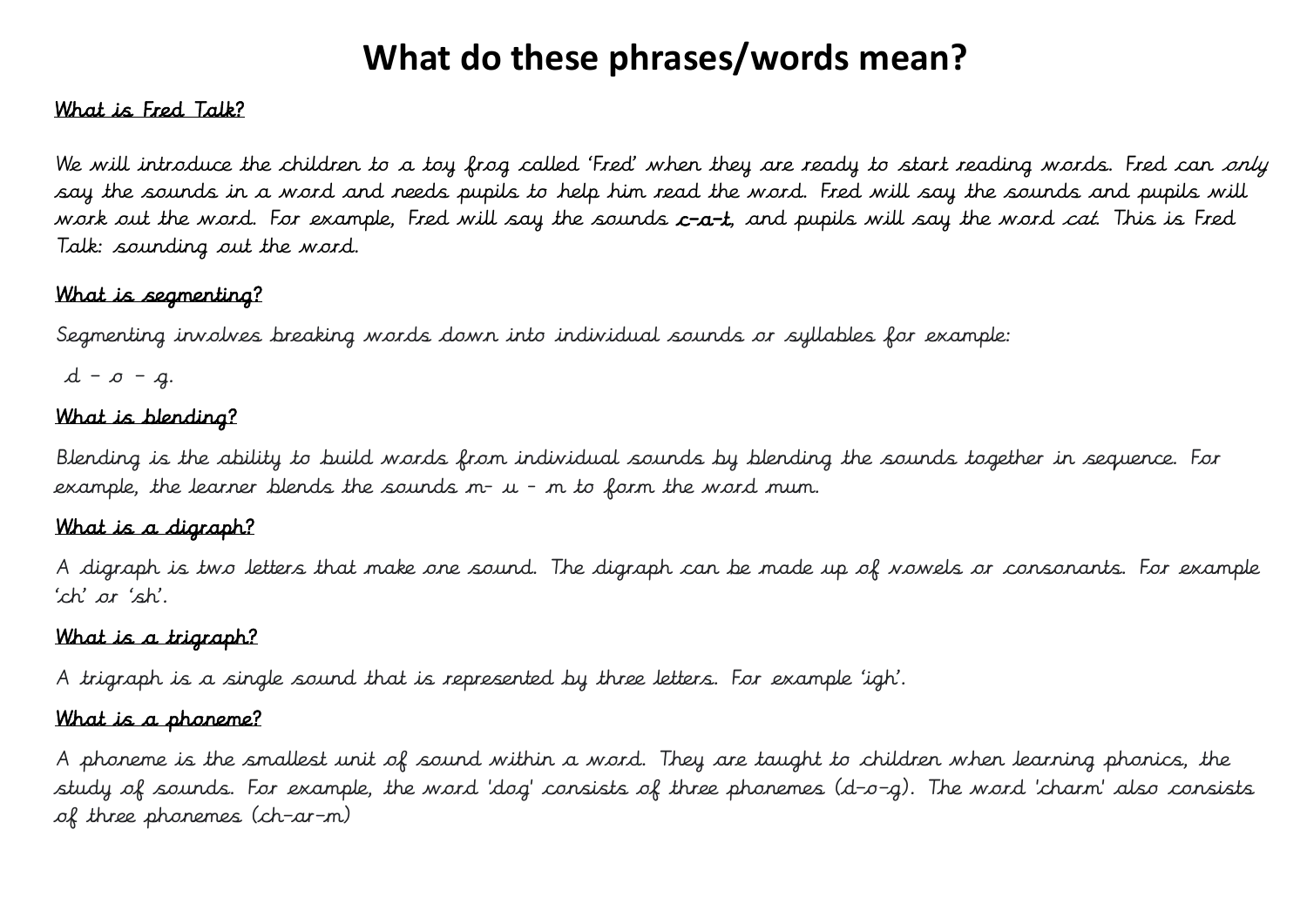#### What is a graphene?

A grapheme is a letter or a number of letters that represent a sound (phoneme) in a word. ... The sounds /k/ is represented by the letter 'c'. Here is an example of a 2 letter grapheme: l –ea- f. The sound /ee/ is represented by by the letters 'e a'. Here is a 3 letter grapheme: n-igh-t

#### Nonsense words (Alien words)

As well as learning to read and blend real words, pupils will have plenty of opportunities to apply their sound recognition skills on reading 'Nonsense words'. These words will also feature heavily in the Year One Phonics Screening check in the summer term.

| zorps  | dirst              |
|--------|--------------------|
| ↓harnd | gair               |
| jigh   | $^{\bullet}$ thobe |
| zale   | scroy              |
| bluns  | spraw              |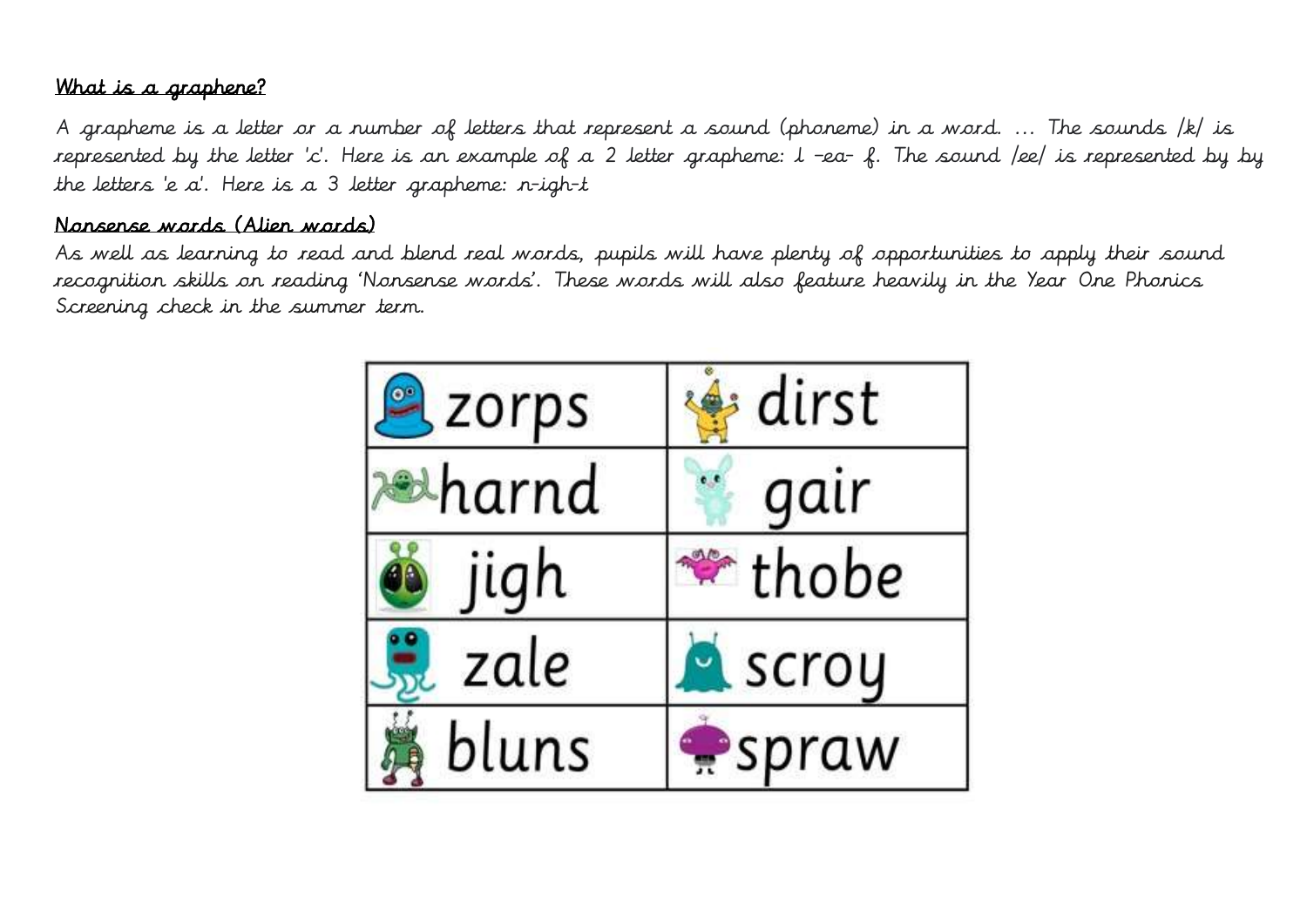#### Hold a sentence

This is an activity that encourages pupils to remember a whole sentence while focusing on spelling and punctuation.

#### Build a sentence

This is to give pupils the opportunity to create their own sentence that shows the meaning of a word and edit a sentence allows the pupils to critique a sentence using their knowledge of spelling, punctuation and grammar. Pupils complete a longer piece of independent writing, which gives them the opportunity to show off their creativity and to practice their spelling, grammar and punctuation.

#### Resources

Read Write Inc flash cards are to be used during phonics lessons. Red and Green words to be used. Objects can be used to support the children's understanding.

Speed charts to be used.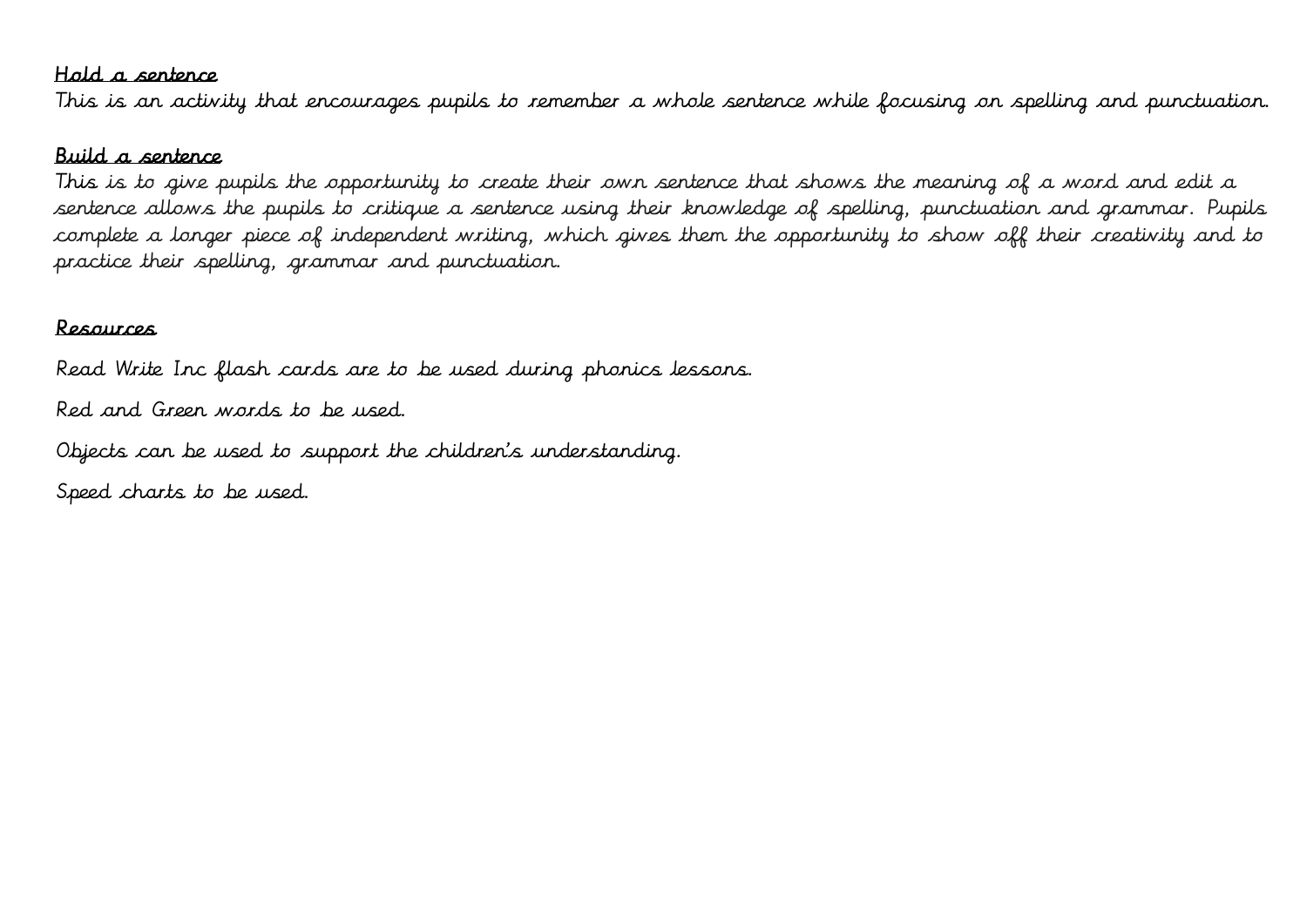### **Intervention**

#### EYFS & KS1

Phonics Interventions in addition to group teaching, we provide intervention programmes for children in EYFS and KS1 to ensure all children reach their full potential in their Phonics learning. Interventions are run in a variety of ways, including whole group teaching, small group teaching, 1:1 teaching, games and activities. We run interventions in the afternoons.

#### Word boxes

Reception and year 1 children will be given a word box to take home .The children need to segment and blend the words. The word boxes will focus on a particular sound and the words associated to it. There are 47 word boxes. This is to encourage segmenting and blending. There are also Alien words to ready the children for phonics screening test. These will be started in reception and carry through to Year 1.

#### Word Box 19 Word Box 20 Word Box 21 OO 00 ar food  $look$ ark soon book  $car$ took spoon jar mood shook star roof good harm proof cook charm scoop foot spark groof spood gark stoog flarp qoop

### KS2

In KS2, Phonics is not explicitly taught but is referred to

so that children can make connections between early Phonics learning and reading and spelling. Lower KS2 use Spelling shed - Year 3 staff also refer to Read Write Inc programme to aid transition from KS1 to KS2.